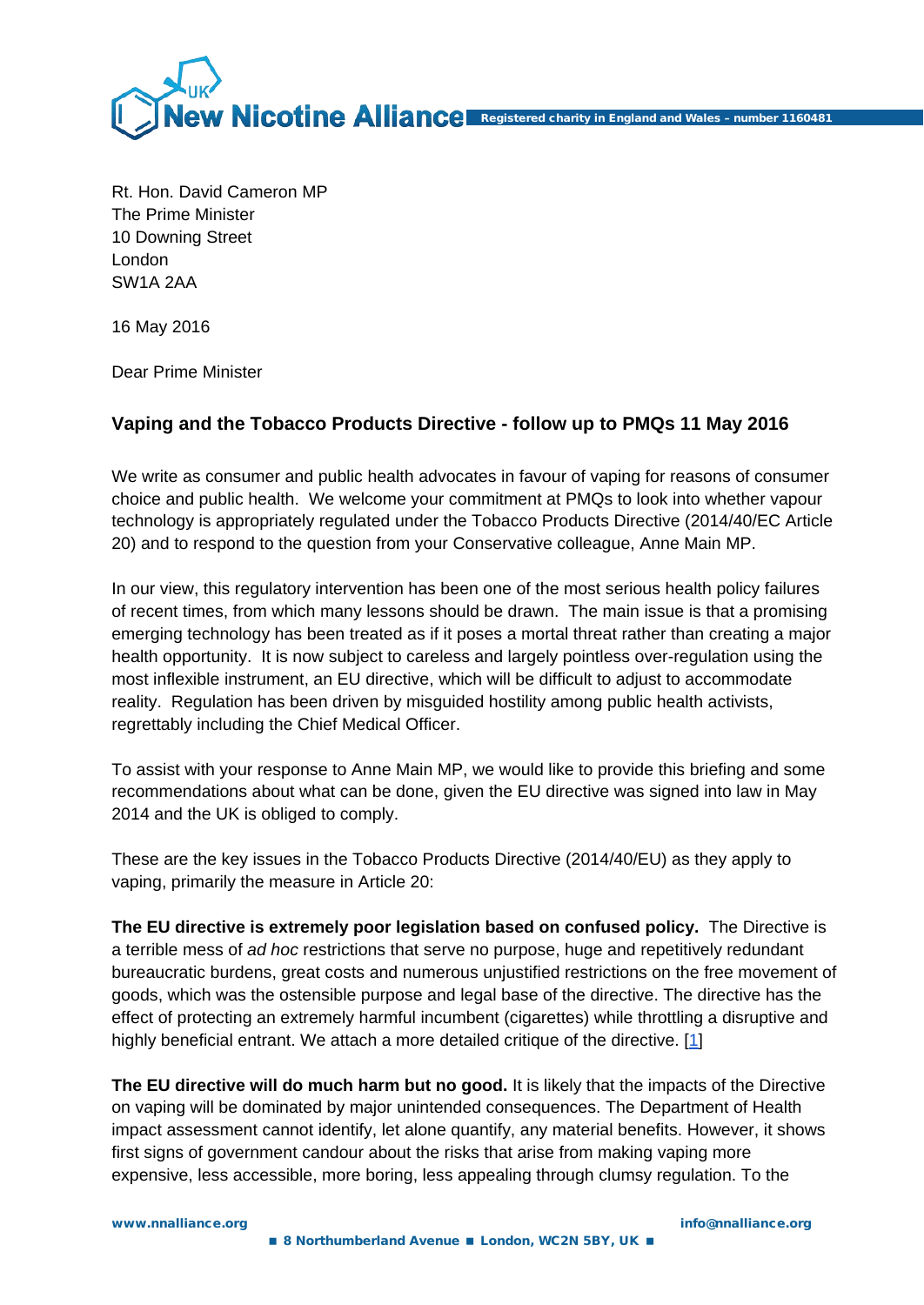extent that poor regulation reduces the appeal of vaping products relative to smoking, it protects the cigarette trade, supports continued smoking and promotes black market activity. We have written to the Department outlining our concerns, and we attach this letter [\[2\]](#page-3-0).

**An EU directive is the wrong way to regulate a new and disruptive technology**. The use of a legal instrument as inflexible as a European Union directive to regulate a new and disruptive technology is a major error. Up until very recently the technology was completely misunderstood in government and subject to a demonising campaign by the WHO and many health groups lobbying the European institutions with a prohibitionist agenda. This negativity has since been reversed in the UK, most notably by the publication of the authoritative Royal College of Physicians report on 28 April, *Nicotine without smoke*. The problem is that this has come two years after the directive was agreed based on flawed science and intensely negative interest group lobbying, and it may take a further 10 years before it can change. We enclose the RCP's highly positive recommendations and press release  $[3][4]$ .

**The EU directive is generating anti-EU pro-Brexit sentiment among Britain's 2.2m vapers**. The Directive comes into effect on 20 May 2016 and is driving strong anti-EU feeling among some of Britain's 2.2 million vapers. Many are now vocally calling for "Brexit" and pointing to the Directive as evidence of how the EU harms its citizens and is an elitist and remote project indifferent or hostile to their concerns and aspirations. We have yet to find a single consumer who believes these EU measures will do anything beneficial for consumer protection, promote a vibrant rival to the cigarette trade or protect public health.

**The making of the EU directive is a case study in bad policy-making.** The relevant directive text was drawn up in the immediate aftermath of rejection by the European Parliament in October 2013 of the Commission, Council and UK's misguided policy to regulate these products as medicines. They are not medicines and never were. Completely new *ad hoc* regulation was concocted in a few closed 'trilogue' meetings, ignoring the advice of scientists, and with no consultation, options appraisal, impact assessment or Westminster scrutiny. The Department of Health had numerous opportunities to pull back from this but ploughed on undeterred. All the government's 'better regulation' machinery was supine and unresponsive. The 'Red Tape Challenge' was indifferent and disengaged, even though it notionally had an interest in new and disruptive technologies. If there is interest in learning from this woeful experience - the antithesis of 'open policy-making' - we would be happy to provide a more complete account.

## **What can be done?**

We have suggested a number actions to the Department of Health, and would like to reiterate them here:

- The Department of Health should thoroughly assess the impact of this directive as it comes into effect and report on adverse unintended consequences and impacts on smoking behaviour - the most likely consequences are large and harmful. We recommend annual review of the directive and its impacts.
- The Government should assess the supply chain and consumer reaction to the directive to determine whether the directive is really promoting the free movement of goods or merely promoting risky or criminal enterprise. The growth of any black market should be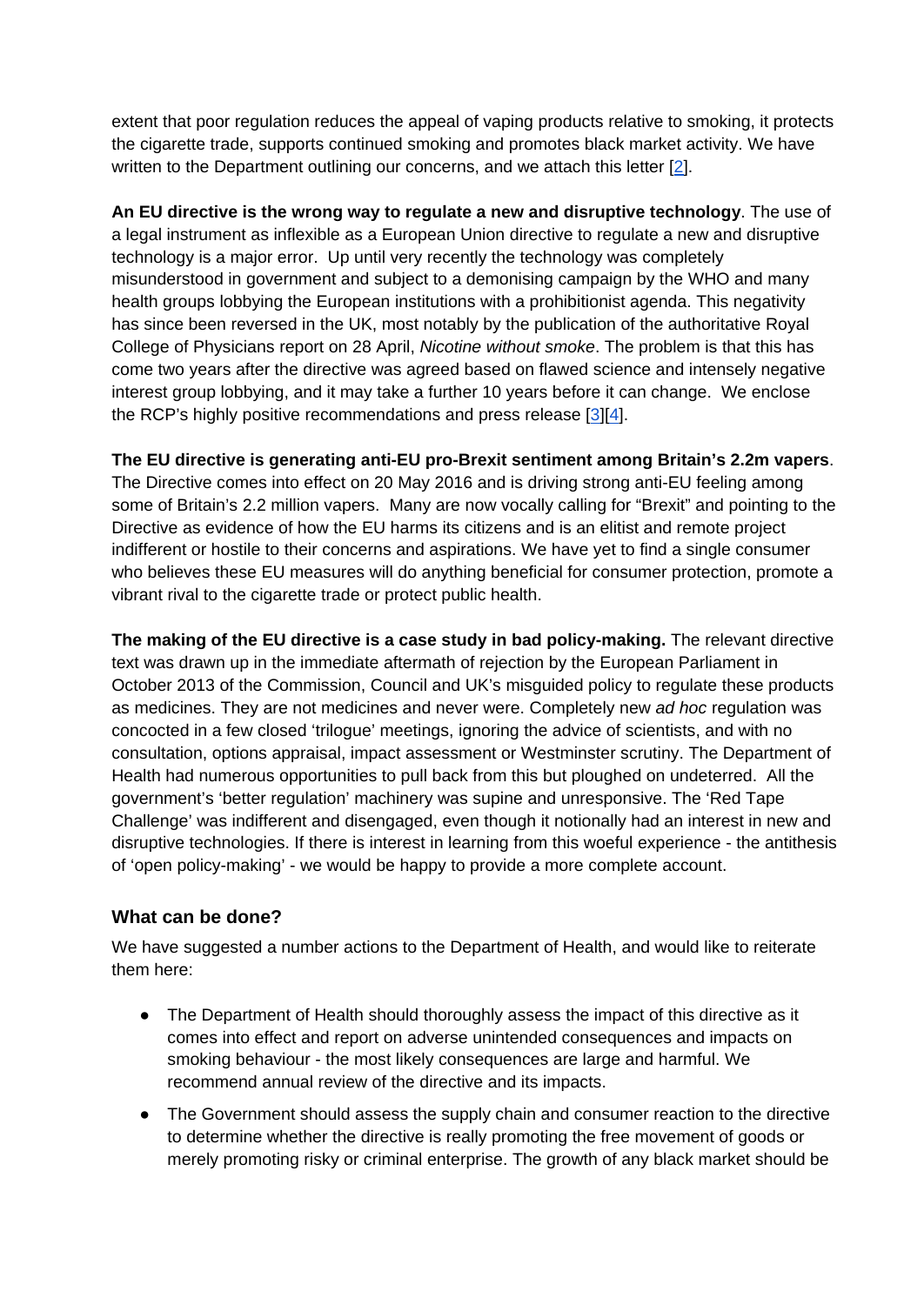treated as a diagnostic for policy failure rather than as a reason to treat people quitting smoking and protecting their health as criminals.

- The Department of Health should press for an early review of Article 20 by the European Commission. The directive requires a report no later than May 2021, but it could be done sooner.
- The Department of Health should press the Commission to recognise Article 20 is, at best, an interim stop-gap measure and to seek a new legislative proposal based on lighttouch standards, realistic communication with consumers, and proportionate restrictions on marketing similar to those currently operating in the UK, which are in turn similar to those used for alcohol for many years.
- The Department of Health should seek legal advice on its options if the directive is not working as intended, and not promoting the free movement of goods with a high level of health protection. In this event we believe these provisions lose their Article 114 legal base under the EU treaties and become unlawful. In that event, they should be withdrawn regardless of whether legal action is taken.

These concerns are emphasised by the Royal College of Physicians at 10.4.2 in its April 2016 report [\[5\]](#page-3-0)

*...it is clearly important that TPD implementation be closely monitored to assess the extent of unintended, as well as intended, effects on the availability and use of nontobacco nicotine products and, in particular, the consequences of these effects on tobacco smoking rates; it should also ensure that prompt action be taken if TPD regulation proves to work against, rather than for, the benefit of public health. We therefore recommend annual review in the UK.*

We would welcome the opportunity to discuss these issues with the appropriate advisers or officials and would welcome your response to the five recommendations above. We are copying this letter to Nick Seddon (Special Adviser), to Anne Main MP, to Lord Prior and to Viscount Ridley, who initiated the debate in the House of Lords to which the question at PMQs refers.

Yours sincerely

Sarah Jakes (Trustee) On behalf of New Nicotine Alliance

Live Bat

Clive Bates **Counterfactual** Associate, New Nicotine Alliance